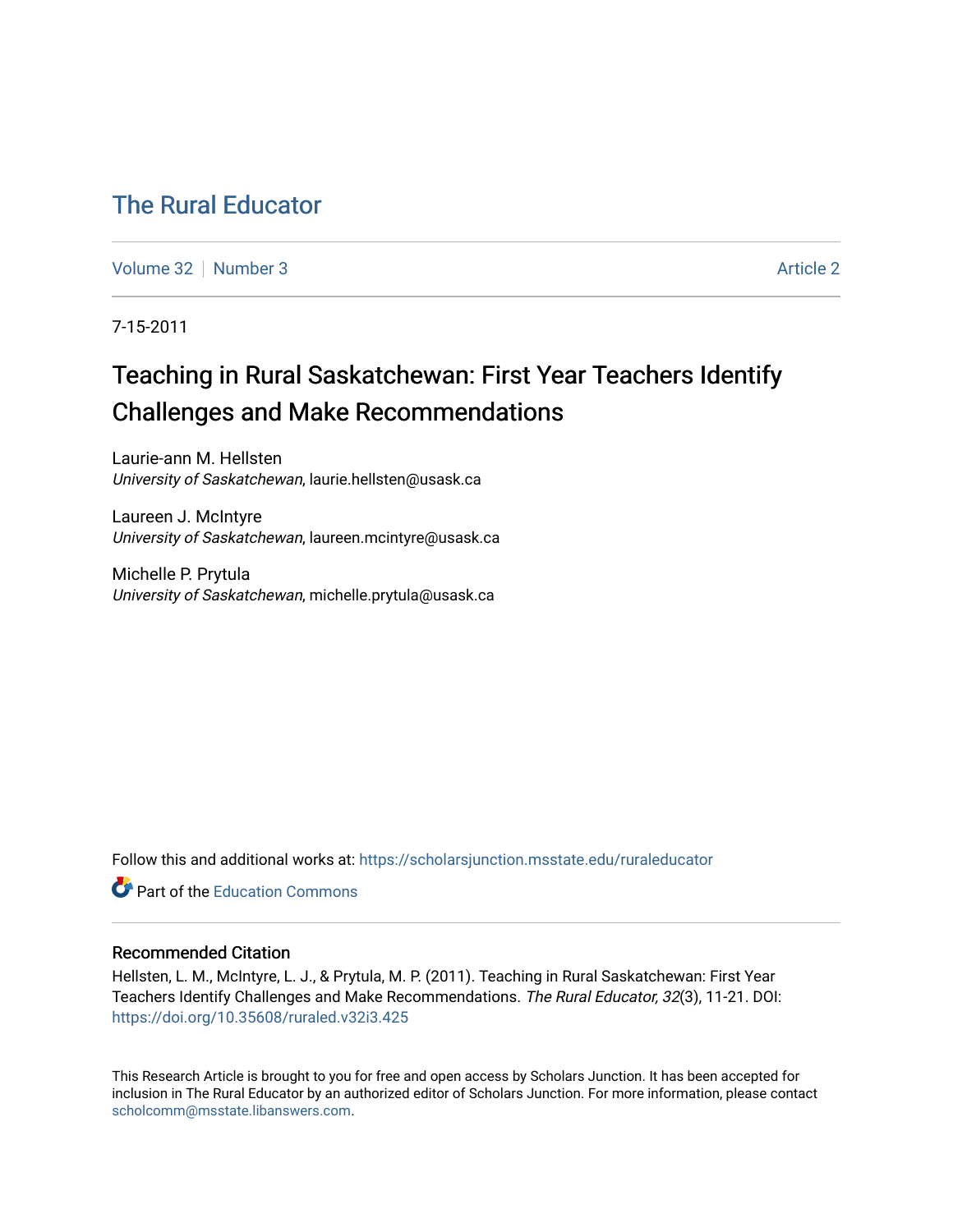## **Teaching in Rural Saskatchewan:**

## **First Year Teachers Identify Challenges and Make Recommendations**

### **Laurie-ann M. Hellsten**

*University of Saskatchewan*

#### **Laureen J. McIntyre**

*University of Saskatchewan*

#### **Michelle P. Prytula**

*University of Saskatchewan*

*Despite the existing research on rural education, rural teaching, and pre-service rural practicum placements, there is little research on the experiences of beginning teachers in rural schools. The purpose of this study was to explore the experiences of Saskatchewan beginning teachers who obtain employment in rural or northern schools. Eight beginning teachers voluntarily participated in a telephone interview during their first year in the teaching profession. Their interviews highlighted shared themes related to the challenges of working in rural and northern communities, including: acceptance; understanding the community; isolation; overlap between personal and professional lives; and impact of rural context on workload. In addition, participants made recommendations for teachers considering employment in these environments, including: preparing to obtain a rural teaching position; seeking out mentorship relationships; and making connections within and outside of the community. These shared themes are discussed within the context of existing literature, and recommendations are made relating to future directions for research in this area.* 

**Key words:** Rural beginning teachers; challenges; recommendations; experiences.

Although most new teachers feel prepared for their first year of teaching (McPherson, 2000), some beginning teachers report an inability to cope and describe feeling isolated and overwhelmed by the demands of the profession (Rogers & Babinski, 2002). Beginning teachers may experience difficulties adjusting to school culture, procedures, and expectations as well as in modifying their university education to fit their current school culture (Khamis, 2000). These difficulties may be amplified by the unique challenges of teaching in a rural community (Monk, 2007). Rural environments can be geographically, socially, culturally, personally, and professionally isolating (McCormack & Thomas, 2003). Prospective rural teachers are often unprepared for rural life and may have idealized preconceived ideas which lead to disappointment when proved incorrect (Sharplin, 2002) or deter them from accepting rural positions (Miles, Marshall, Rolfe, & Noonan, 2004). It can also be difficult to retain quality teachers in rural jobs (Schwartzbeck, Redfield, Morris, & Hammer, 2003), as many rural teachers do not renew their contracts upon their completion (Miller, Paterson, & Graham, 2005). Challenges to rural teaching include a lack of professional support (Ralph, 2002) and insufficient instructional materials, supplies, and equipment (McCoy, 2006). Multiple subject area responsibilities (Beesley, Atwill,

Blair, & Barley, 2010) and the need to teach "multiple grades, sometimes in multi-grade, mixed–age classrooms" (Barley, 2009, p. 10) further complicate some rural teachers' placements.

It is important to examine the realities of beginning rural teachers since their early experiences have long term implications for teacher effectiveness, job satisfaction, and career length (McCormack & Thomas, 2003). The purpose of this study was to examine the challenges and rewards experienced by eight beginning teachers in rural and/or northern schools in their first year of employment.

#### **Context of Study**

Saskatchewan is one of Canada's three prairie provinces, located between Alberta to the west and Manitoba to the east. With an area of 251,366 square miles, its boundaries extend from the US border along the  $49<sup>th</sup>$  parallel to the border with the Northwest Territories along the  $60<sup>th</sup>$  parallel. Provincial population estimates (2010) were 1,041,729 inhabitants of which approximately 15% self identified as Aboriginal (Government of Saskatchewan, 2011).

Saskatchewan currently has approximately 160,000 students enrolled within the Kindergarten to Grade 12 school system (Saskatchewan Ministry of Education,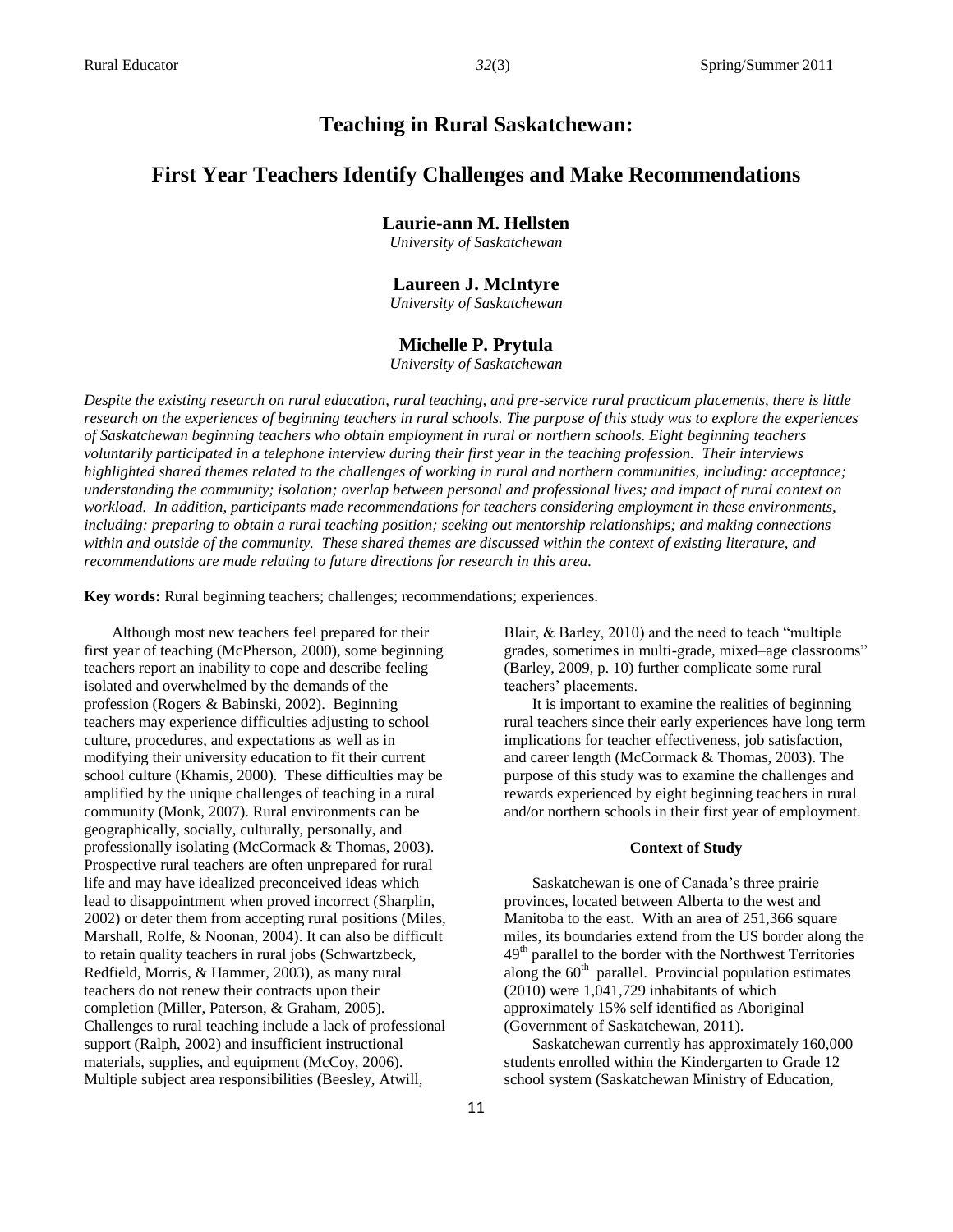2009). Among the 721 schools active in the 2008-09 school year, 371 (51.4%) were rural, 327 (45.3%) were urban, and 23 (3.2%) were located in more isolated communities in the north. Within the Saskatchewan context, rural communities are generally defined as those having a population less than 5,000 people (Saskatchewan Education, 2009).

#### **Methods**

All 2005-2006 education graduates employed as a teacher in some capacity (e.g., classroom teacher, substitute teacher etc.) in the province were contacted in 2007 and invited to participate in a study of the experiences of beginning teachers in Saskatchewan. From the pool of interested participants, maximum variation sampling was used to select 12 final participants stratified by pre-service teacher education program (secondary vs. elementary trained), gender, Aboriginal heritage, and current school location (rural, urban, or northern schools). This study reports on the first year experiences of eight beginning teachers who taught in a rural and/or northern Saskatchewan school.

Participants were interviewed near the end of their first year of teaching by one of three trained interviewers using a semi-structured interview format. Interview questions included items pertaining to the school context, teacher workload, supports and resources available for teachers, as well as challenges faced, and recommendations for other first year teachers. Interviews were conducted over the telephone with the use of an audio recording device and were approximately one hour in length.

Interviews were transcribed verbatim and participants were provided with the opportunity to alter their transcripts to ensure that they accurately reflected their experiences. In order to ensure anonymity, participants were provided with pseudonyms and identifying features such as geographic location names were fictionalized. Following the recommendations of Braun and Clarke (2006), thematic analysis was used to identify repeated patterns of meaning from the experiences of the eight beginning teachers while also speaking to the differences in the set of interviews. The three authors reviewed the participants' interview transcripts and made note of the themes arising in the data. The authors endeavored to ensure the coding of the transcripts and the interpretations made from the codes were "data driven" and constructed from the "raw information" contained in the transcribed responses to the interview questions (Boyatzis, 1998, pp. 30-31).

**Participants**

Six of the eight participants in this study were female. Participants ranged in age from 22 to 34 years old. Two of the participants (Angela and Jake) were married. Although Lisa identified herself as being of Aboriginal descent, all other participants were Caucasian. Participants held a variety of teaching positions (e.g., fulltime, replacement, or temporary teaching positions). Lisa and Mandy taught in a northern school division while all other participants taught in a rural school division. Lisa and Angela taught primarily elementary school (K-6), Jake and Chantelle taught primarily middle school (5-8), and Emily, Brayden, Samantha, and Mandy taught either Junior or Senior High school (7-12). Half of the teachers were responsible for teaching only one grade and/or one major subject area. However, Chantelle and Angela taught multiple grades, Jake taught split classes, and Samantha taught in a multi-grade, mixed–age classroom. Jake and Angela each taught in two separate schools.

Teachers taught in a variety of communities. Communities varied in size of population (i.e., villages vs. towns), first language of the majority of students (i.e., Cree, French, English), religious beliefs (e.g., Mennonite communities), ethnicity (i.e., Aboriginal, Caucasian), and primary economic industries (i.e., agricultural vs. logging) Schools ranged in size from 50 students in Kindergarten to Grade 12 in one school to midsize schools with approximately 500 students. The diverse communities in which the participants were living provide a representative snapshot of the variety of rural and northern environments beginning teachers encounter in the province of Saskatchewan.

#### **Findings**

Analysis of the beginning teachers' interviews highlighted shared themes relating to the perceived challenges of working in rural or northern communities and provided recommendations for beginning teachers considering employment in these environments and for teacher education programs (Table 1).

#### **Challenges**

In the interviews, beginning teachers shared the challenges they faced when working in a rural and northern community. These challenges included: acceptance, understanding the community, isolation, overlap between personal life and professional teaching life, and the impact of the rural/northern context on the work.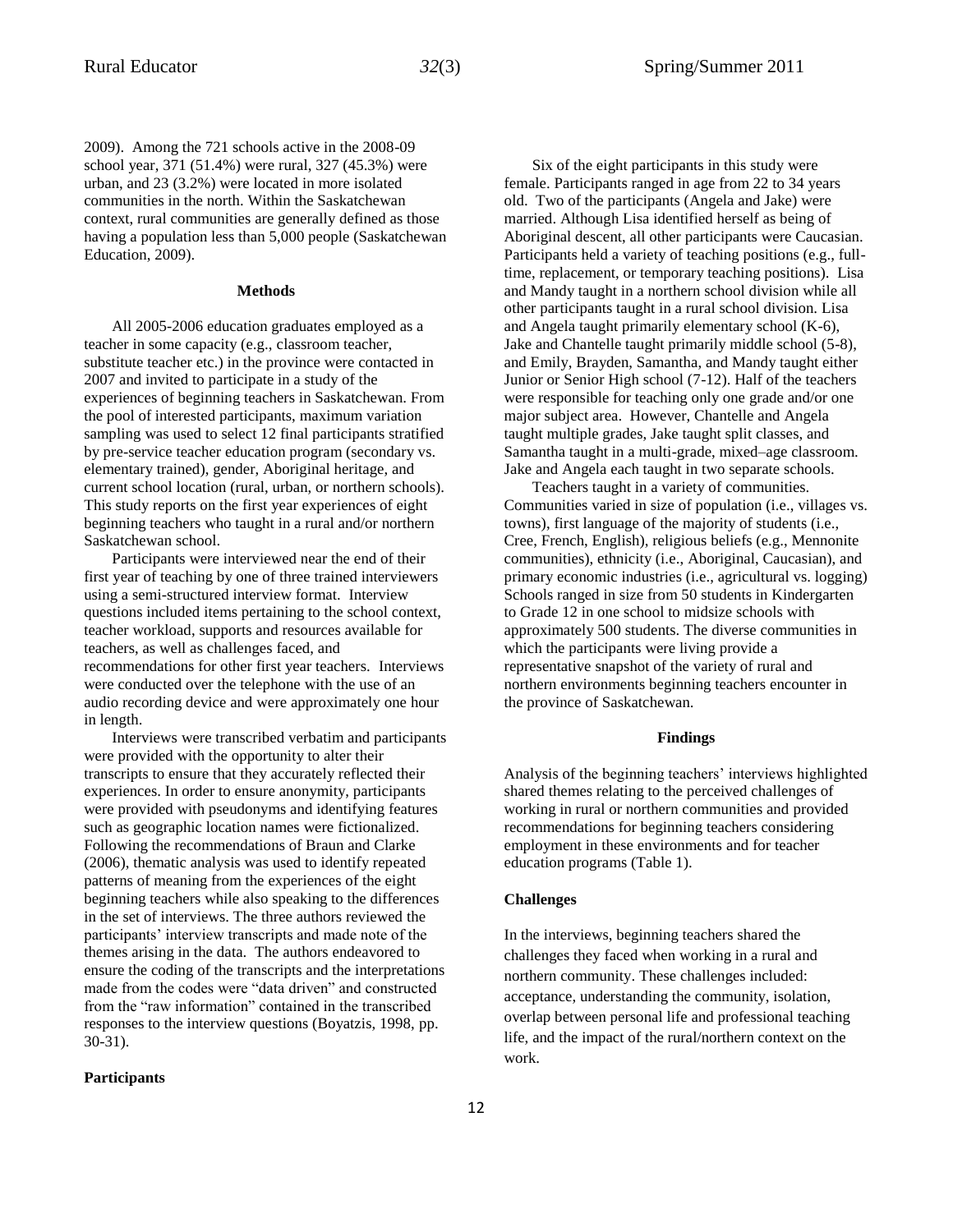Table 1

| <b>Challenges</b>                           | <b>Recommendations</b>                                                 |
|---------------------------------------------|------------------------------------------------------------------------|
| Acceptance                                  | Preparing to obtain a rural teaching position (e.g., coursework, rural |
|                                             | internship, personal connections)                                      |
| Understanding the community                 | Utilizing mentors to help reduce professional isolation                |
| <b>Isolation</b>                            | Becoming involved in the community                                     |
|                                             | Building a professional network                                        |
| Overlap between personal and professional   | Making and maintaining personal connections outside the community      |
| lives                                       | Set aside personal time                                                |
| Lack of resources                           | Preparation programs need to provide specialized training for teachers |
|                                             | who will serve in these settings                                       |
| More work because of rural/northern context | More generalist options in teacher education programs                  |

**Acceptance.** None of the beginning teachers in our study found employment in their home towns. According to Emily, the lack of previous contextual knowledge might be an advantage.

*I think if I had been in the community before, it would probably be a situation where I went to school with your younger brother or sister or I used to babysit you or I know your parents. So then you kind of have these preconceived notions that I think can really change how you work with students.*

Beginning teachers are balancing a new career and often the relocation to a new town. For participants in our study, all but two of the beginning teachers were required to relocate for their employment. Acceptance of the new teacher into the rural or northern community did not appear to be an issue for beginning teachers such as Angela or Jake who already had ties to the community. As Angela stated, *"I've been in this community for just about five years…. It's my husband's community and they've welcomed me with open arms right from the beginning."* Jake felt that his existing connections to the area helped him be accepted by the communities in which he taught.

*My wife is a teacher as well. She ended up teaching here. So we moved up here and yeah, kind of really liked the area and didn't want to go anywhere, so I applied... . I had also interned at the one school*. Other newcomers to rural and/or northern

communities also spoke of the welcoming atmosphere of their new communities. Mandy noted.

*Even when I came up here for the interview back in June, everybody was so friendly. They wave to you on the street. I went into a café for lunch and people asked, "Hi. How are you? Are you the new teacher? ...When I moved up here, people immediately came out and helped me move in. So I felt very welcome.*  Despite a welcoming atmosphere, the relocation

experience was challenging for Mandy, Samantha, and

Lisa. For example, Mandy said, "*Coming into a community that I didn't know has made it a little more* 

*tough* [sic]." Samantha shared, "*It's intimidating. It's extremely uncomfortable being somewhere where you don't know anybody."* Even having previous experience growing up in or living in a rural or northern community did not always prepare participants for the relocation. Lisa, who grew up in and completed her education degree in a northern community, experienced unexpected challenges moving into her new community. When asked, "Do you think you were scrutinized by not having grown up in the community?" she replied, "*Yes… and being a full treaty Aboriginal woman* [did not help]... *There really aren't that many* [female full treaty aboriginal teachers]... *so I think that worked against me* [being accepted]."

However, being accepted by the community is not the only challenge when working in a rural environment. Beginning teachers also have to learn about the community they are living in.

**Understanding the community***.* Beginning teachers reported challenges in attempting to understand their community, the community-school and communityteacher relationships, and the expectations of their community. The participants spoke of a diverse set of community experiences. Some experiences were very positive . For example, Mandy stated, "*There is a lot of respect for teachers in this community.*" Lisa also described the positive relationship between her school and her community: "*I just think of teamwork when I think of our school because everyone works together and its very community oriented*." Mandy expanded on her positive experiences:

*If we want to talk about how the community perceives the school and the teachers…. They* [parents] *know that education is so important for their kids and they*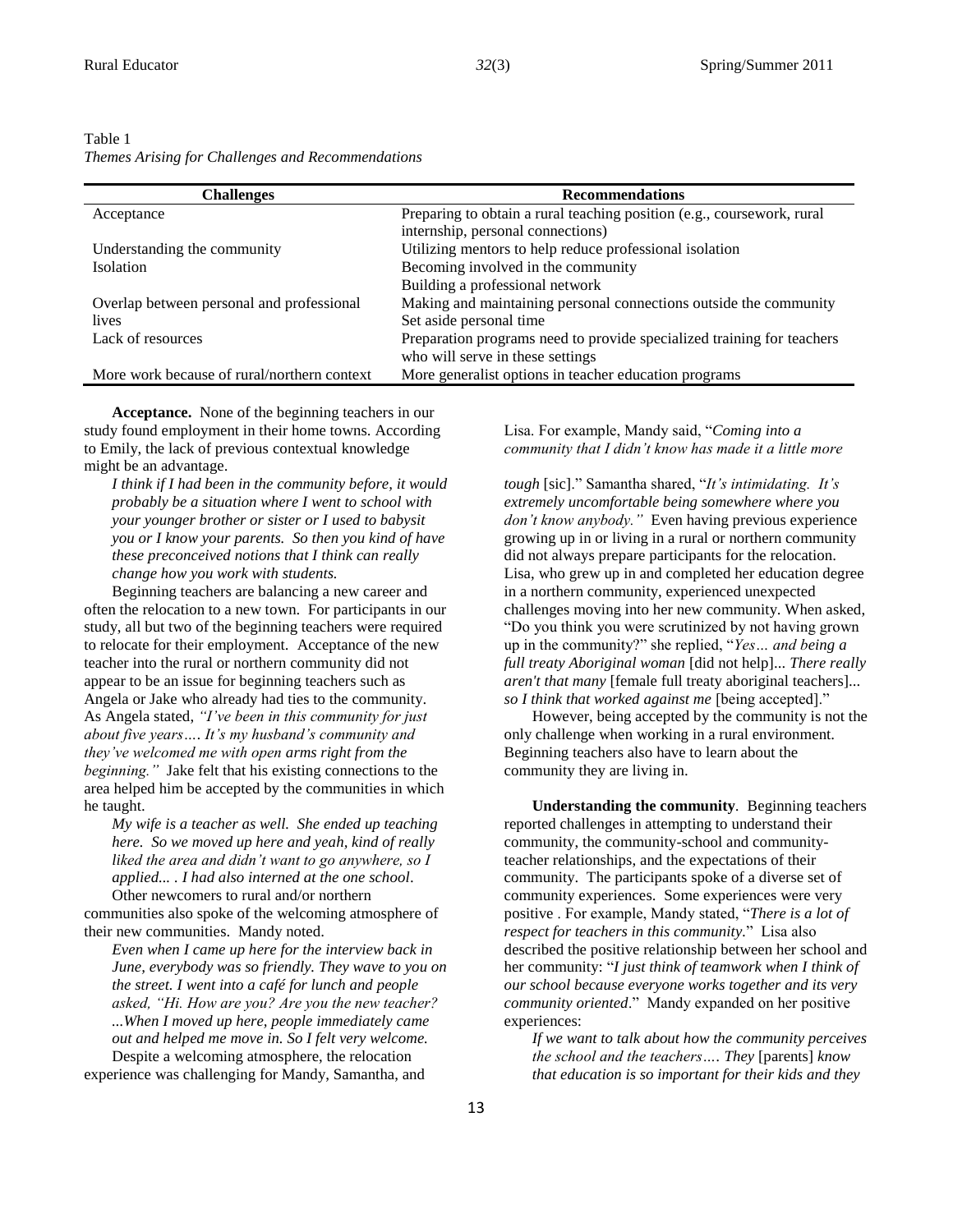*trust the teachers. That's a great feeling to know that they trust my decisions.* 

However, despite her positive experiences, Mandy's ability to teach was impacted by some significant issues in her northern rural community: "*There's a lot of fetal alcohol*; *there's a lot of substance abuse problems and it carries into the school."* 

Samantha and Mandy reported having difficulty deciphering and meeting community expectations. For Samantha, her frustrations involved the level of teacher involvement in student extracurricular activities dictated by the community. "*Like curling, outside sports is especially huge. They* [the community] *just think that teachers should be doing this . . . the expectation that I see is coming from the community."*

For Mandy, the expectations evolved from the problems inherent in the community.

*The community views the school as a crutch. We're supposed to do everything, to fix everything- to fix all the problems in the community…. There are some big expectations on the school…but it's just not realistic.* 

Beginning teachers are left to figure out the expectations of the community relating to being a teacher, and the relationship between the community and the school. If teachers do not have assistance or guidance from other teachers or community members, then they may feel alone or isolated.

**Isolation.** Feelings of isolation, especially social isolation, geographical isolation, and professional isolation were identified in detail by Samantha, Brayden, and Chantelle. For example, Samantha stated, "*My grandma would come visit me, they'd leave, and I'd start crying. They wouldn't even be in their vehicle and I was crying*." Social isolation was often accentuated by the geographical location of the rural or northern community. In response to a question about how far the community in which this teacher was working was from a major urban center the same teacher, Samantha, replied "*it's a very good trip 2.5 hours…3.5 hours from* [a major urban center]." Other comments included feelings of isolation despite being in close proximity to individuals within the community and school itself. The social isolation seems to come from not knowing anyone or lacking peer interactions. Chantelle stated, "*Everybody else is from here, and they kind of either grew up here and stayed here or else it's been so long that they're pretty well established... I'm the only girl in this entire village that's my age."* The lack of facilities and opportunities for socialization seem to make feelings of isolation worse. Chantelle elaborated, "*Yeah. I'm just so social. [It] was like hitting a brick wall. No gym, no running room.*" In response to a question about being new to the community,

Brayden replied, "*I felt a little isolated, just being new and also, just having so much work to do I can't really get out and socialize much*." Chantelle and Brayden also spoke about professional isolation. Brayden said, "*This being such a small school, no one else teaches the subjects that I teach*." Chantelle concurred: *"I am the only teacher that teaches English. I am the only teacher that teaches art.... You can't really go see anyone else unless they've taught those languages or they've taught art and none of them has."* 

Due to the isolation of the rural and northern teaching positions, some beginning teachers did not plan to remain in their current positions. Chantelle had requested a transfer and commented that she was surprised by her original posting. She commented.

*I specifically told them* [school division]*... I don't want to be sent somewhere where there's going to be so much culture shock....and then they pitch me up north...but I thought I'll tough it out for a year and then you can ask for a transfer.* 

Beginning teachers not only experienced personal and professional isolation, they often felt that their personal and professional lives could not be kept separate in a rural or northern community.

**Overlap between personal and professional lives.** The beginning teachers in this study appeared to struggle with finding a balance between professional and personal lives. As Lisa said, "*At the beginning I was going in* [to school] *a lot in the evenings*." With more experience came new coping methods and a better balance. "*I learned to manage my time better, so I go in now at eight and leave at five every night. And then I go in Sunday evening*." Mandy also created her own coping method: "*I try and do my work at school and avoid bringing it home with me. Because I know that's what I'll spend all my free time doing instead of relaxing and finding time for myself.*"

The rural and/or northern context also appeared to impact the amount of overlap between teachers' personal and professional lives over and above what might be expected for all beginning teachers. On the one hand, a welcoming community fosters acceptance. As Angela stated.

*The difference when you can go to the grocery store and ten people ask you how you're doing and they actually care. They want to know more about you. They want you to be a part of their lives. It has really, really helped a lot just making me feel comfortable and confident in what I'm doing.* 

However, the negative side of the welcoming small town atmosphere is a lack of privacy. Angela also noted.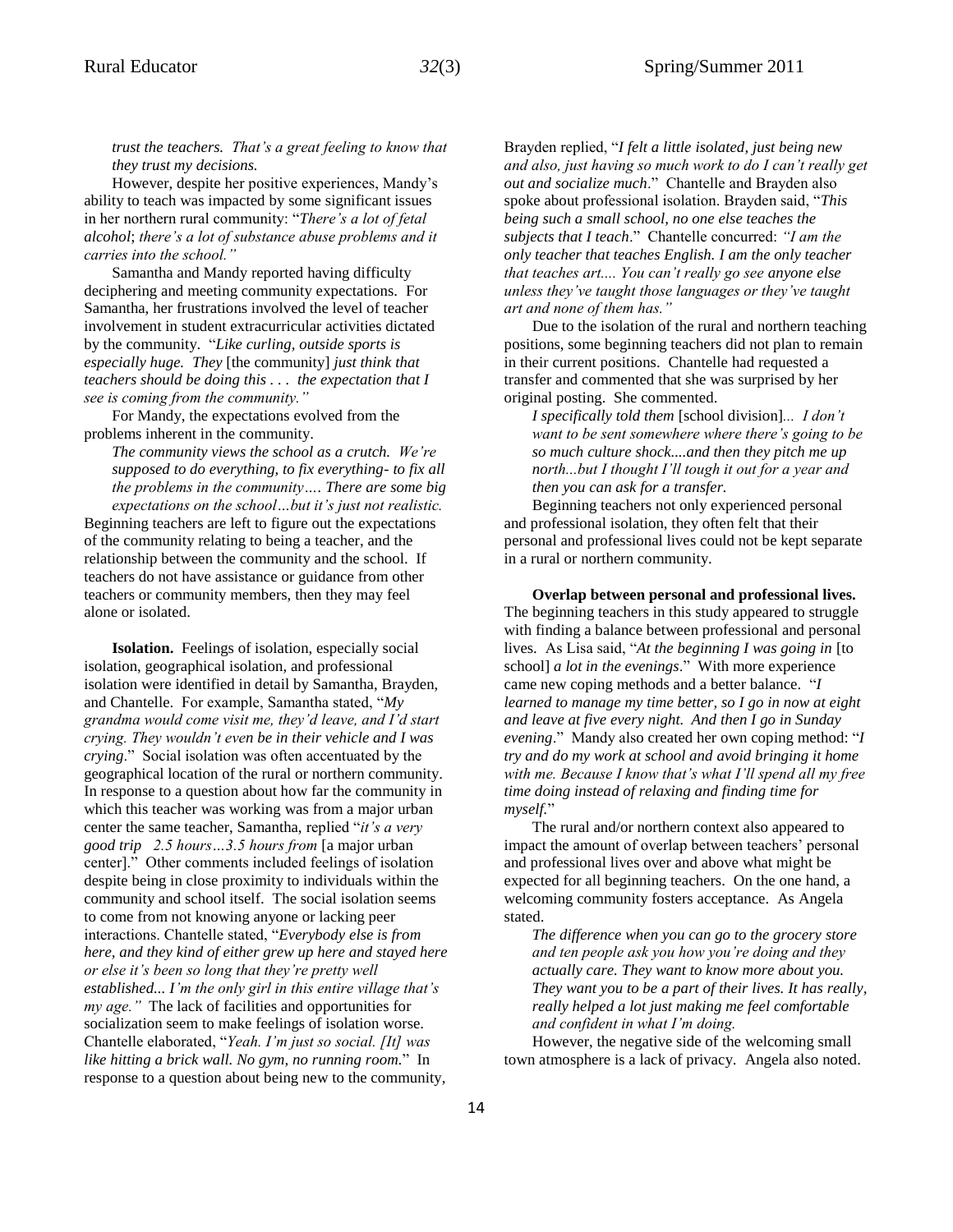*You can't do absolutely anything without them noticing. If you're sitting on your patio step and you're having a beer with your friends, somebody's going to walk by and they're going to notice and they'll tell somebody else. So you have to be really confident in knowing who you are and what you believe in.* 

Chantelle spoke at length regarding the lack of activities and isolation coupled with the overlap between personal and professional time. One solution to boredom was going to the local hangout "*but then you go to the bar and there are the parents [of my students] and that's not good*." Samantha expanded on this negative: "*You have all eyes upon you. The way that you act in public definitely reflects on who's there… you don't want to do social drinking and [sic] any kind of other things that would be deemed inappropriate*.

Emily also described not being able to get away from the students they taught and their families. "*Most of my students are working at some of the places that I go to. So if I go out for supper, I usually run into one of the students*." Samantha also noted that "*Your Sunday afternoons aren't your time...I've gotten phone calls from parents...it's invading your space and your time and it's not on school tim*e." Samantha summed up the situation by stating, "*You're a teacher twenty-four/seven regardless of what you're doing or where you are.*" It is not only a challenge for beginning teachers to balance their personal and professional lives, it is also a challenge in rural/northern areas to balance workload and contextual issues and demands. Although all beginning teachers in this study reported their first year of teaching was tough, most beginning teachers also spoke about the unique aspects of teaching in a rural or northern school that added to their workload. Access to resources is one such issue.

**Resources.** When teachers are employed in a rural or northern environment, they may not have easy access to resources in the community to support the development of curriculum (e.g., local library, or stores carrying classroom specific supplies). They often have to rely on materials that are available in the school environment. Mandy was challenged by a lack of resources brought about by school policy, community interaction with the school, and a previous teacher.

*The community has taken all my equipment out of my storage room. I have nothing left to teach with…. We're only allowed a box of paper per year and our school is out of paper now so we can't photocopy assignments. The teacher before me didn't leave any of the resources in the classroom.... That's been the frustrating thing and I think that's what has been consuming a lot of my time as well, because I have to sit down and think of resources*.

The lack of resources seemed to add to an already heavy beginning teacher workload.

**Workload.** Sometimes, the nature of the teaching contract impacts the workload. Angela and Jake both accepted employment positions that were split part-time between two schools. Angela found a resource difference in terms of preparation time between her two schools. "*In my half-time position I get absolutely no prep time at all. In my other position I get some and it helps, it really does... you can just sit and plan."* Jake found that being one of three part-time teachers in a very small school substantially impacted his extra-curricular workload. "*It's a real hard thing to properly give them [students] things like, you know, extra-curricular time and things like that*." Chantelle made a similar statement with respect to the impact of the rural and/or northern context on her extra-curricular workload: "*I'm the only female teacher on the high school level,* [in] *pretty much all the sports, I'm implicated*."

In smaller schools a single classroom may house multiple grades if enrolment is low. This may increase class size as well as increase the planning time and work load for rural and northern teachers. Chantelle and Angela both experienced teaching multiple grades, while Samantha and Jake experienced teaching split-grade classrooms. Angela stated, "*There are lots of multi-grade classrooms, and because we're a rural school, everybody's becoming more and more taxed with their job loads*" In response to a question about his preparation for teaching split classes, Jake responded, "*The only thing is the class, like that class* [split class] *of 33 is a bit of a monster at times... It's a hard thing sometimes to kind of control the circus that can go on*."

Chantelle, a rural teacher of multiple grades, also spoke to the impact of diversity on multi-grade, multilevel classrooms.

*A large percentage of them* [students] *have predominant learning issues. … I wouldn't mind if you had one class. Like if I had a class of Grade 6 and 7's in a year, that's not that bad. But when you have so many levels and so many subjects to teach, whether you like it or not, it's overwhelming.* 

Mandy, teaching in a northern community challenged by social issues, also experienced the demands of students with a variety of learning levels. "*If we're comparing these kids to kids down south, my average kids who are getting 70-80 percent here would be below average down south. It's very high needs*." Brayden found that the geographic diversity of his students added to his workload, especially with respect to providing additional help. "*Some of them it's easier to help in-class, others want the help out of class, others can't get the help out of class because they're bussed in*." In contrast, Jake admitted that the rural and/or northern context may result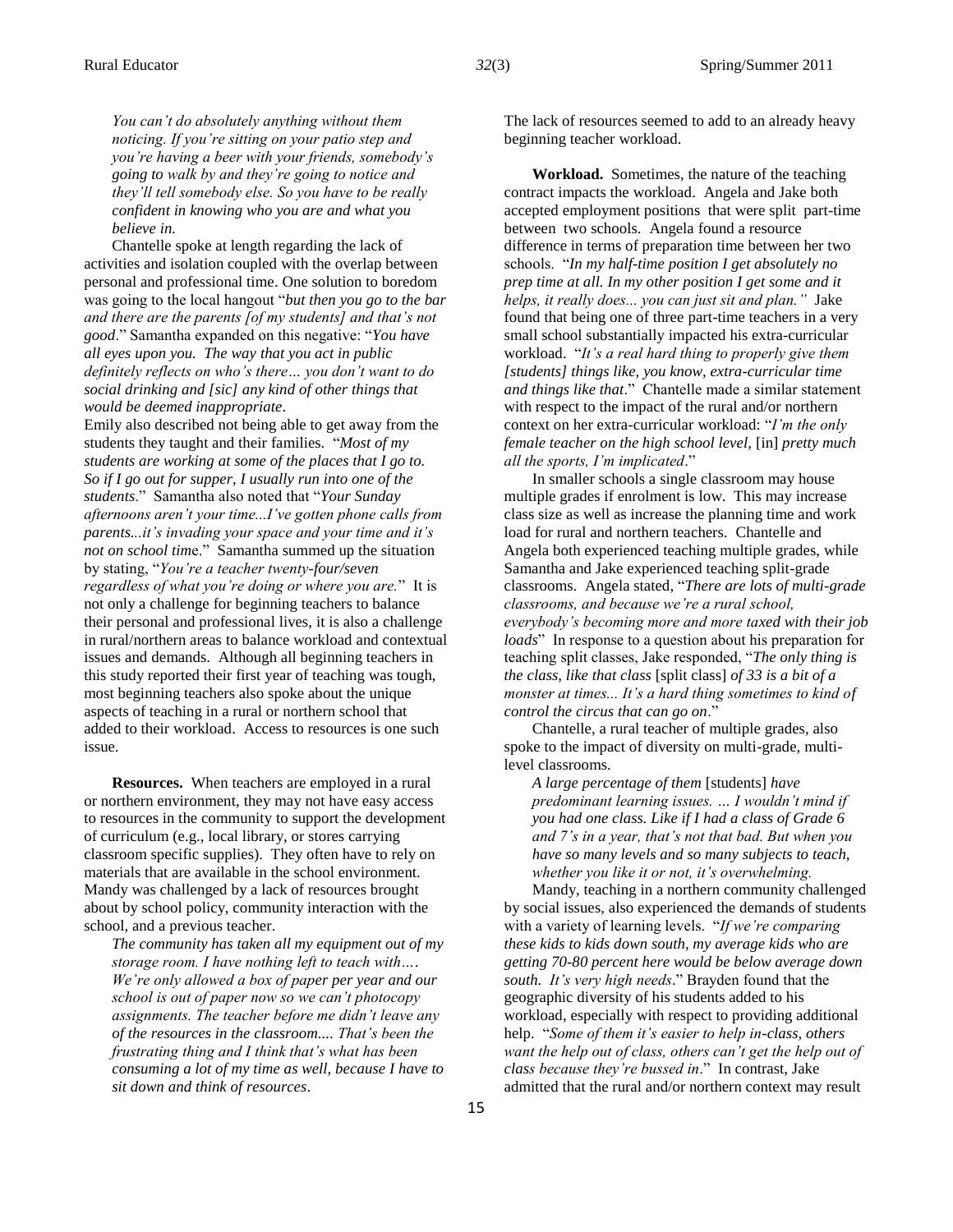in less outside of school commitment: "*It's nice in a rural school because the kids have to be on the bus at 3:15 PM, so [there's no after school]. I mean there's one night a week where I have to coach a game*." In addition to these identified challenges, participants also commented on issues they felt future beginning teachers in a rural or northern school should consider.

#### **Beginning Rural Teachers' Recommendations**

Beginning teachers also highlighted recommendations for peers considering employment in rural and northern educational environments, including: preparing to obtain a rural teaching position, utilizing mentors to help reduce professional isolation, and developing connections inside the community and connections outside the community.

#### **Preparing to Obtain a Rural Teaching Position**

Sometimes, a rural and/or northern teaching position is found simply by being open to the idea of such a position. As Mandy advised:

*People coming out of school and applying for teaching jobs are really selling themselves short by thinking "I'm just going to apply to the city." They just don't understand what positive things can happen if they go to a new community.*

Emily was open to a position in a rural and/or northern community and obtained her position in rural community through a traditional route. "*When the school had been at our career fair, they had mentioned to me that this position would be coming available, so I just kept my eyes posted and then I just applied for it.*" However, rural and/or northern teaching jobs are not always easy to find. Lisa found herself interning in the north and followed that experience with a year working in a nonteaching position within the school prior to being hired at her current location. "*It's hard to get a job. Usually you have to work term positions before you end up getting a full-time position because there's just so much competition there*."

Being open to the idea of a teaching position in rural and/or northern Saskatchewan may come naturally to teachers who grew up in such communities. Personal experience in rural and/or northern communities may be advantageous. As Angela stated, **"***I knew that, especially because I grew up in a small town, I knew kind of how a smaller school worked where the kids kind of worked together and you knew everyone and everyone knew you.*"

Other beginning teachers in this study recommended that teachers interested in working in a rural or northern environment should prepare specifically for obtaining a rural teaching position by planning undergraduate course

work and practical experiences to cover general teaching areas. Mandy shared, "*I made sure that I taught out of my subject area so that I did have that experience.*" According to Mandy, having training across grade levels and academic subjects, prepares teachers for working in a variety of environments. "*I really wish that it* [pre-service training] *could have been more generalist- so that we would know the curriculum from K to 12 and have been trained in [it]."*

Another means of preparing for a rural or northern teaching position was to specifically request an internship experience in a rural and/or northern school. Teachers in our study (Lisa and Jake) who had experienced such an internship believed that their internship experiences helped prepare them for employment in rural and/or northern communities as well as ensured they were recognized within the school district or community. For example, Jake said, "*I mean, because I interned at that K-8 school, I mean I knew what I was getting into and I didn't have any doubts about it."* Lisa had a similar story. "*I interned there and then I worked for a year at the preschool - it helped that they got to see me. They got to see me teach before and they knew who I was.*" Lisa also felt that taking her education program in the north helped to prepare her specifically for employment in the north. "*I took my university in Lac du Bleu, they taught me things that were in the school already... . I think it helps going to school in the north like the northern perspective and the cultural part of it and everything."*

Common perhaps to finding employment anywhere, teachers in our study suggested that prospective teachers utilize any of their existing rural and/or northern personal connections to help obtain employment in rural communities. Previous connections to the community can assist a teacher in obtaining a job. As Lisa stated, "*with the smaller communities, it's not how good you are, it is who you know, too when you get a job*." Similarly, Jake used his spouse's connections to the community to obtain a teaching job, "*it kind of helps to have some kind of backdoor channels and people knew about me.*" Utilizing existing connections, preparing specifically for employment in a rural or northern school, and forging professional relationships with experienced teachers can help beginning teachers find employment.

#### **Utilizing Mentors to Help Reduce Professional Isolation**

Some beginning teachers in this study found themselves feeling professionally isolated teaching in a rural and/or northern community. As Mandy said, "*At first I was feeling very overwhelmed. I didn't feel that I had a lot of support from my administration…. They*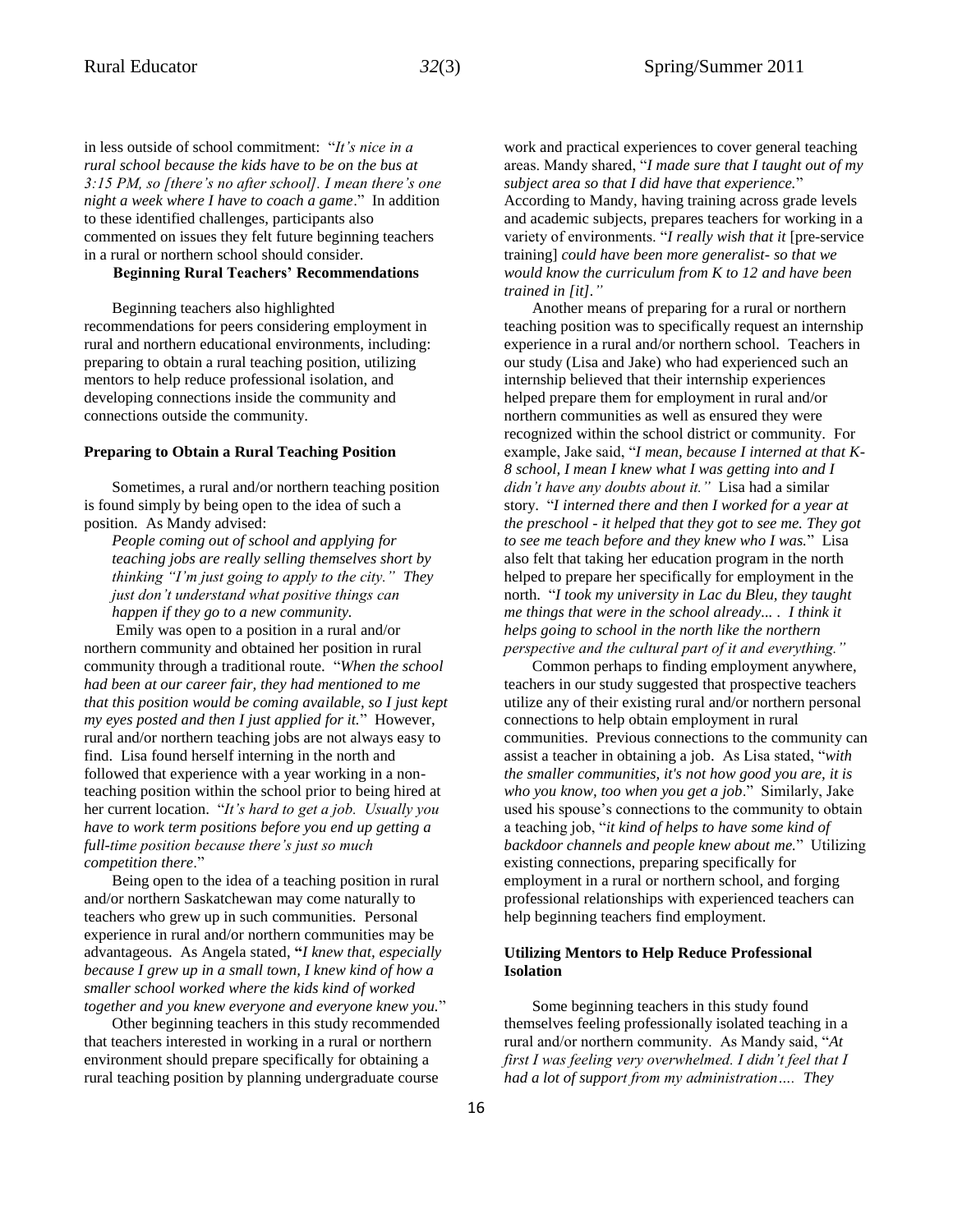*don't really have a mentorship program here*." In a similar situation, Angela compensated for the lack of an official mentorship program by finding her own personal mentor. "*It wasn't anything that was set up through the school or the division or anything like that. I guess I had* 

*a personal mentor.... Just another teacher in the school that I could visit with after school*." Mandy also found a mentor on her own.

*I just went out and naturally found it* [a mentor] *on my own. I'm not sure that I specifically needed someone to say this is going to be your mentor for the year, but it would have been a little bit nicer.* 

Brayden also stated that a formal mentorship program would have helped his initiation into the teaching profession.

*Maybe having an official mentorship program in effect could have been more helpful off the beginning.... If we had a cross division program where I could talk to another senior math teacher about "how would you teach this?" that might help*.

In contrast to Brayden, Emily was formally assigned a mentor in her subject area. "*Every first year teacher has a mentor within the school. They try to match it up as close as you can, so my mentor is also a senior science teacher.*" As Brayden predicted, Emily's mentor was able to provide subject specific teaching advice. "*So my mentor, which is something that this school also offers, has been really great in giving me advice and just being someone to kind of bounce ideas off for that*." Like Emily, Samantha was assigned an official mentor but did not find the relationship helpful. Instead, Samantha sought her own mentor who was better able to help her work through her questions and concerns.

*My* [assigned] *mentor … has about 5 years of experience teaching but I feel like he doesn't have the emotional maturity or experience that I need as a first year teacher. I need somebody that has a lot more experience to be able to give me ideas of how to handle situations or what to do.... I currently confide in and talk to a teacher who has almost forty years experience.... I prefer him because even though he doesn't teach in my area he has that much experience*.

The practical restrictions of small schools such as those in rural and/or northern communities may limit the effectiveness of programs, such as professional mentorship, regularly used in more urban or populated areas. This leaves the beginning teacher to seek support outside of the school environment.

#### **Making Connections within the Community**

Despite the lack of time most beginning teachers in this study spoke of, most teachers also recommended making connections within the community. For example, Lisa suggested getting "*more involved with their community*." Brayden stated, "*I've tried to get to really know the kids really well. At parent teacher interviews I actually try to get to know the parents.... I've tried to make the connections.*" Samantha also recommended showing an "*interest in the community and the students, inside the school but outside as well*." She also shared that the first thing she did upon moving to her new location was to "*find a place to live in the community and then, trying to get connected to the community. I did a lot before school [started], like, I attended community things*." In contrast, Emily spoke of her lack of community involvement and how that lack may have been counterproductive. "*I'm not pressured into being involved in the community but I'm also not coming in with some ideas about who my students are because I haven't been in the community.*" However, what does *involved* in the community mean? Samantha elaborated.

*Make it a goal and priority to get out in the community; to show support for the students outside of school. Attend volleyball tournaments, attend hockey games, it shows that you are interested in them....You have to sometimes mix with the community even if you feel like you are not a part of it.* 

Brayden also spoke of the importance of making connections to the community. Brayden was fortunate to attend a welcoming assembly at the beginning of his year with "*community members and school students and all staff.*" In retrospect, he found that activity to be significant. "*It got my face out there so people actually know who I am when I go into the grocery store or go to buy gas*."

Emily spoke of connections she had made with other teachers in her town, "*I am really grateful that there are other first year teachers who are there with me because then...* [if] *I had a really bad day and then somebody can kind of relate to you.*" Mandy also spoke of the importance of connecting with other professionals in the community. "*To be accepted as a newcomer into the community is huge. To know that somebody is there to support me, to have coffee with someone instead of being locked up in my house, that makes or breaks a person*." Samantha recommended that by getting involved, new teachers may become accepted by the community and feel less isolated. She advocated.

*Take time to find those people that you can approach professionally, personally, socially and in your life, so that you have somebody to go to if you need to get out of the house or if you are isolated in a small community with their cliques and you don't feel like*  [you can] *go out.* 

Beginning teachers felt it was important to find connections within the community to support their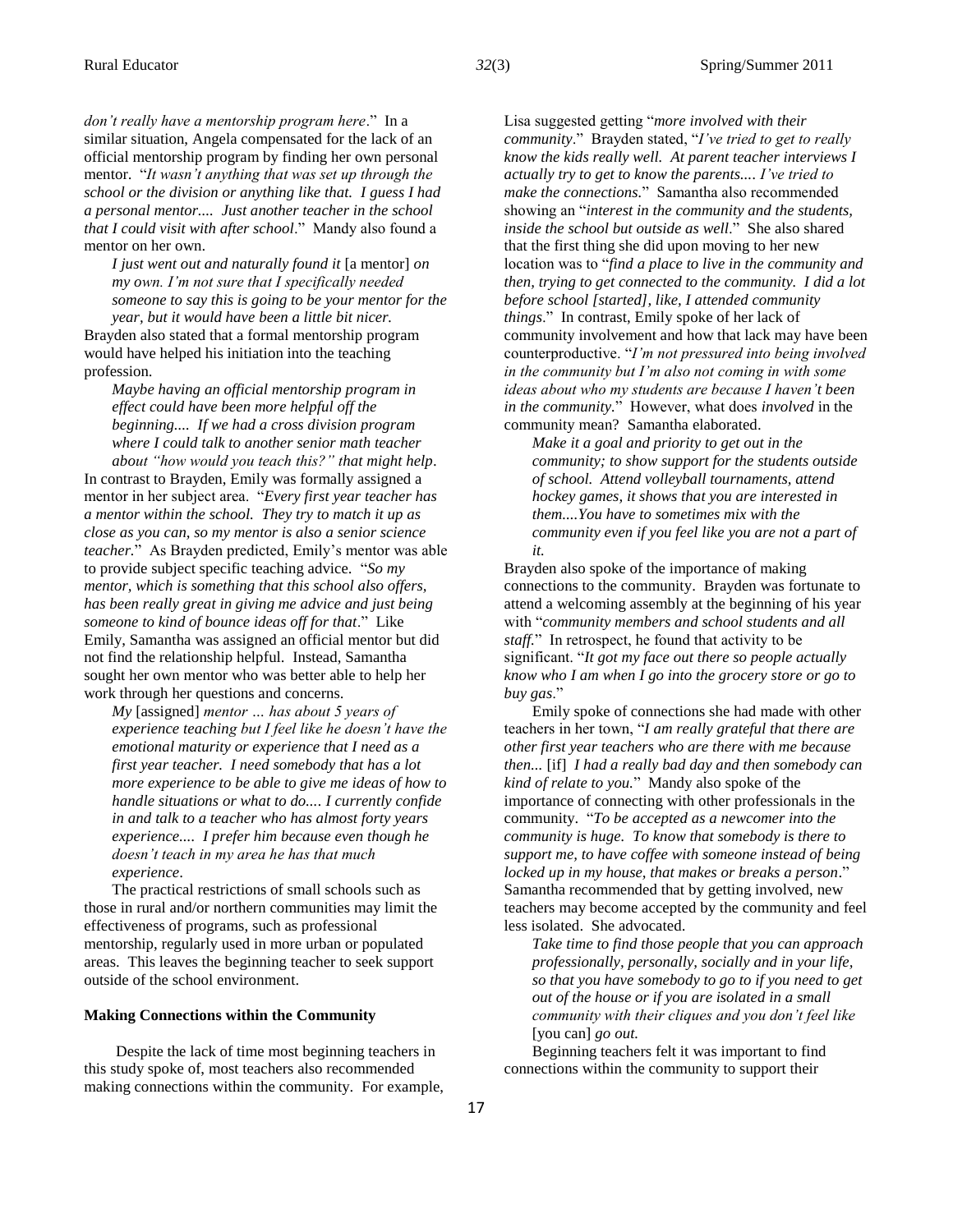teaching efforts and to forge connections outside of the community in which they live and work.

#### **Making Connections outside of the Community***.*

Although making connections within the community, becoming involved in the community, and utilizing mentors within the community were seen as important, in order to repel feelings of professional and social isolation beginning teachers in our study also recommended making and maintaining connections outside of the community.

Chantelle spoke of meeting her boyfriend and the importance of spending time with him outside of the community where her school is located. "*We're* [Chantelle and her boyfriend] *struggling with the long distance....living up here, if I didn't have a weekend occupation* [visiting her boyfriend*], I would go crazy. It's really isolated.*" Lisa spoke of taking advantage of a professional development opportunity to leave her community to network. "*And I am going to* [urban center] *on Thursday to do some networking. Just to get some different ideas and see how teachers… just to get more ideas.*" Samantha spoke of the importance of finding interests outside of the community in which she was currently teaching: "*Find other avenues which you might want to get involved in.... I'm becoming a newsletter editor. Make sure that you are connected to other educators in the field as well as a small town person.*"

Beginning teachers in this study highlighted the challenges they have experienced, and made recommendations for other beginning teachers who might be considering employment in rural or northern environments. It is important to now consider how these findings relate to existing literature.

#### **Discussion**

Similar to previous research (e.g., Barley, 2009), the rural communities in which the beginning teachers in this study taught were diverse. Despite the differences among the communities, beginning teachers in this study identified common challenges and provided recommendations for teaching in a rural or northern school. Each of the challenges and recommendations identified by beginning teachers in this study are supported in the literature.

In order to obtain a rural teaching position, beginning teachers in this study recommended being open to and obtaining teaching experience in rural communities. Hudson and Hudson (2008) stated that, "Instilling confidence and empowering preservice teachers to teach

and live in rural areas require[s] first-hand experiences" (p. 74). Previous research with beginning teachers suggested employment with rural districts evolves from prior work experience, preparation (academic and professional), contract provisions, reputation, and initiative, such as using personal connections to gain employment (Storey, 2000). New teachers in rural schools need to be prepared for the "conditions of rural teaching" including appropriate credentials and a knowledge of the "nature of small schools in small communities" (Barley, 2009, p. 10). More specifically, Sharplin (2010) recommended pre-service teachers obtain practice teaching outside their proposed teaching area(s) and preferred grade(s). Sharplin (2002) and Lock (2008) urged education programs to consider including more preservice rural and remote experiences. A pre-service internship and/or practicum experiences allow teachers to "overcome their anxieties and develop confidence in their skills and abilities as rural teachers" (Sharplin, 2010, p. 25). A rural or northern community internship or practicum placement also provides schools with the opportunity to *try-out* a potential teacher for a rural or northern teaching position (Munsch & Boylan, 2008).

Beginning teachers in this study found being accepted by their rural or northern community challenging. Pre-service teachers have also identified acceptance by the community as a perceived challenge of working in isolated communities (Munsch & Boylan, 2008; Sharplin, 2002). In order to obtain community acceptance, beginning teachers need to become involved in the community and make community connections. Community connections help reduce the potential for social, personal, and professional isolation. However, beginning teachers in this study found it challenging to meet the demands of their communities. A study of rural pre-service teachers identified this same challenge, "Compared to the city, where you can become lost at four o'clock... here, you are expected to teach, to coach, to go to curling, and to squeeze in attending your students' hockey game" (Ralph, 2003, p. 29). The time and energy required to become an accepted community member is yet another requirement for beginning teachers who are new to their rural communities.

Research suggests that the onus to get involved in the community should not only be directed to the beginning teacher. In order to foster positive attitudes and feelings of belonging, school divisions and communities should make an effort to connect beginning teachers to staff and community members (Lowe, 2006; Ralph, 2003). The development of a peer support system for education graduates and beginning teachers who choose to teach in rural areas could be initiated by the teacher education institutions (Lock, 2008). Rural schools should have an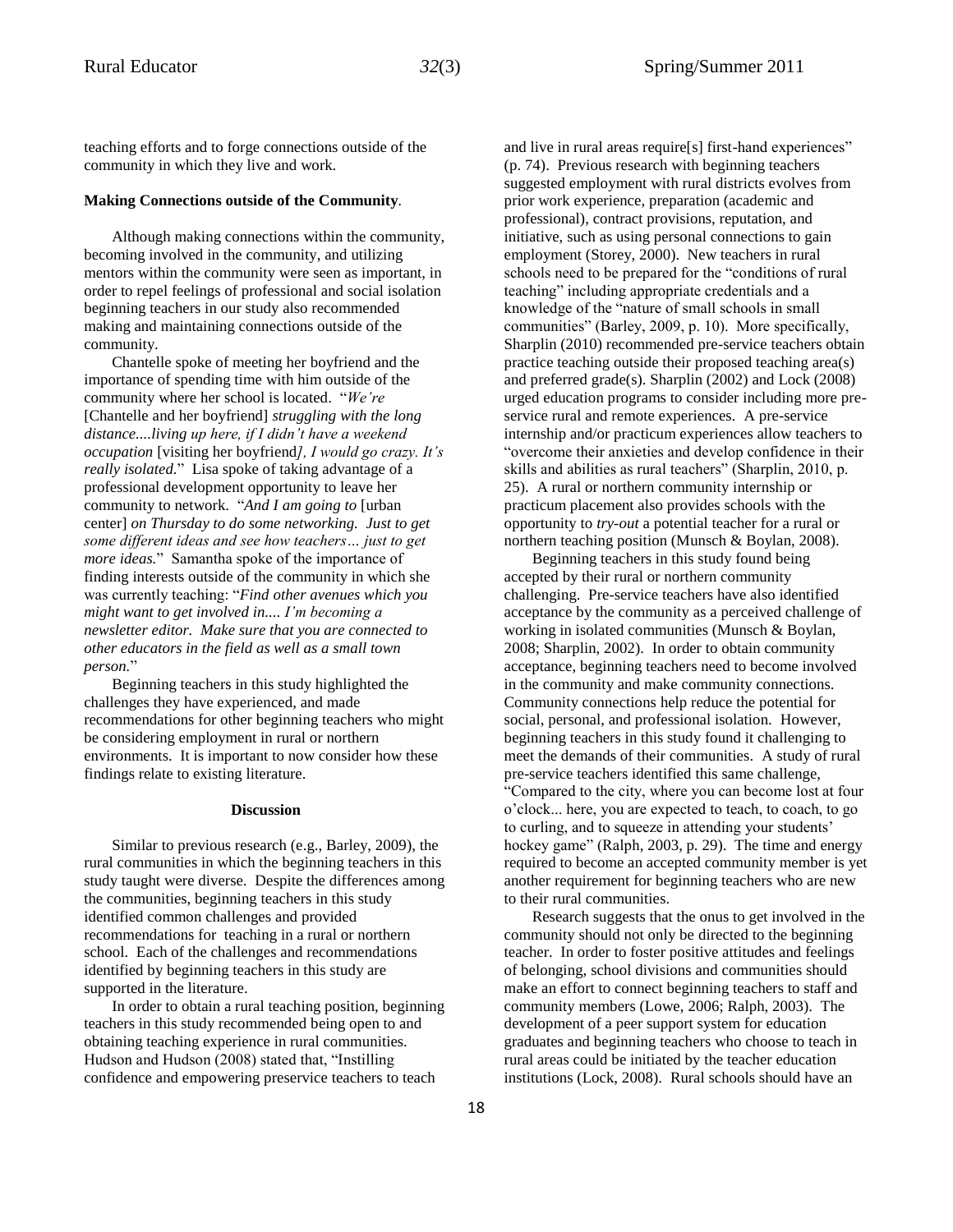induction or assistance program in place for teachers who will be new to the school community (Lowe, 2006; Sharplin, 2002). Beginning teachers may be more willing to take positions and remain in rural and northern communities if they are supported and valued within the school environment and the community.

Similar to previous research examining teacher relationships in small communities (Huysman, 2008), beginning teachers in this study found it difficult to navigate the overlap between professional and personal lives. For teachers in rural and/or northern schools, "disappearing into the community or fading into the background is not an option" (Miller, Paterson, & Graham, 2005, p. 12). Beginning teachers also reported the limited availability of personal leisure-time activities. Even when activities were available, they were not always accessible to the teachers due to the need to act *professional* at all times. "Educators in rural schools experience a more intensively scrutinized professional life than their urban counterparts" (Goddard & Havermann, 2001, p. 92). Munsch and Boylan (2008) reported similar findings, with their participants stating "everyone is in each other's business" (p. 19).

There appears to be a fine line between feelings of isolation and overexposure in rural and northern communities. If beginning teachers do not make an effort to connect to the community, their feelings of isolation may grow, causing them to leave their teaching position. However, since lack of privacy is a major challenge for beginning teachers in remote communities, new teachers could be encouraged to make and sustain personal and professional connections outside of the community. Beginning teachers need to find a balance between developing social relationships and guarding their personal space and time from being inappropriately invaded (e.g., weekend phone calls from parents). Discussing these concerns and brainstorming possible solutions could be part of pre-service training or orientation to a rural teaching position.

Experiencing increased work demands because of teaching in a rural/northern context were additional challenges reported by beginning teachers. The context of rural schools affected several of the teachers in this study in that they were required to teach split grade classes or multiple-age, mixed classes. When working in a multi-age classroom, beginning teachers are often required to spend extra planning time preparing to teach diverse skill levels (Barley, 2009). Previous research has also identified the lack of supplies and resources as a challenge associated with teaching in a rural community (Munsch &Boylan, 2008). Being creative, using existing materials, and sharing resources with other teachers in the school may help address the challenge. Discussing these rural context-related issues and considering effective time management strategies (e.g., coordinating lessons across curricular content) could be part of pre-service training.

#### **Conclusion**

Although few studies have examined the experiences of beginning teachers in rural communities, and even fewer have examined Canadian beginning teachers' experiences, this study is limited to the experiences of eight Saskatchewan beginning teachers. Despite the focus on Saskatchewan, the thematic findings demonstrate that the challenges faced by Saskatchewan rural teachers are similar to the challenges faced by rural teachers around the globe. Furthermore, many of the suggested recommendations of the Saskatchewan teachers were echoed in suggestions made by others. Pre-service teachers intending on finding employment in rural and/or northern locations should obtain first-hand teaching experience with these communities. Beginning teachers in rural communities need to balance their involvement in their communities with personal and professional networks outside the community. Teacher education institutions and rural school boards should consider mentorship and peer support programs to help beginning teachers transition into their positions.

Further studies need to be conducted to build on these initial findings and help both academic institutions training pre-service teachers, and school administrators hiring for these rural and northern teaching positions, understand the feelings and experiences of beginning teachers. The realities of teaching in rural communities should be discussed and become an integral part of preservice teacher education so that beginning teachers can be better prepared for dealing with the day to day demands of working in a rural or northern environment.

#### **References**

Barley, Z. A. (2009). Preparing teachers for rural appointments: Lessons from the mid-continent. *The Rural Educator, 30*(3), 10-15.

Beesley, A. D., Atwill, K., Blair, P., & Barley, Z. A. (2010). Strategies for recruitment and retention of secondary teachers in central U.S. rural schools. *The Rural Educator, 3*(2), 1-9.

Boyatzis, R. E. (1998). *Transforming qualitative information: Thematic analysis and code development.* Thousand Oaks, CA: Sage.

Braun,V., & Clarke, V. (2006). Using thematic analysis in psychology. *Qualitative Research in Psychology, 3*(2)*,* 77-101.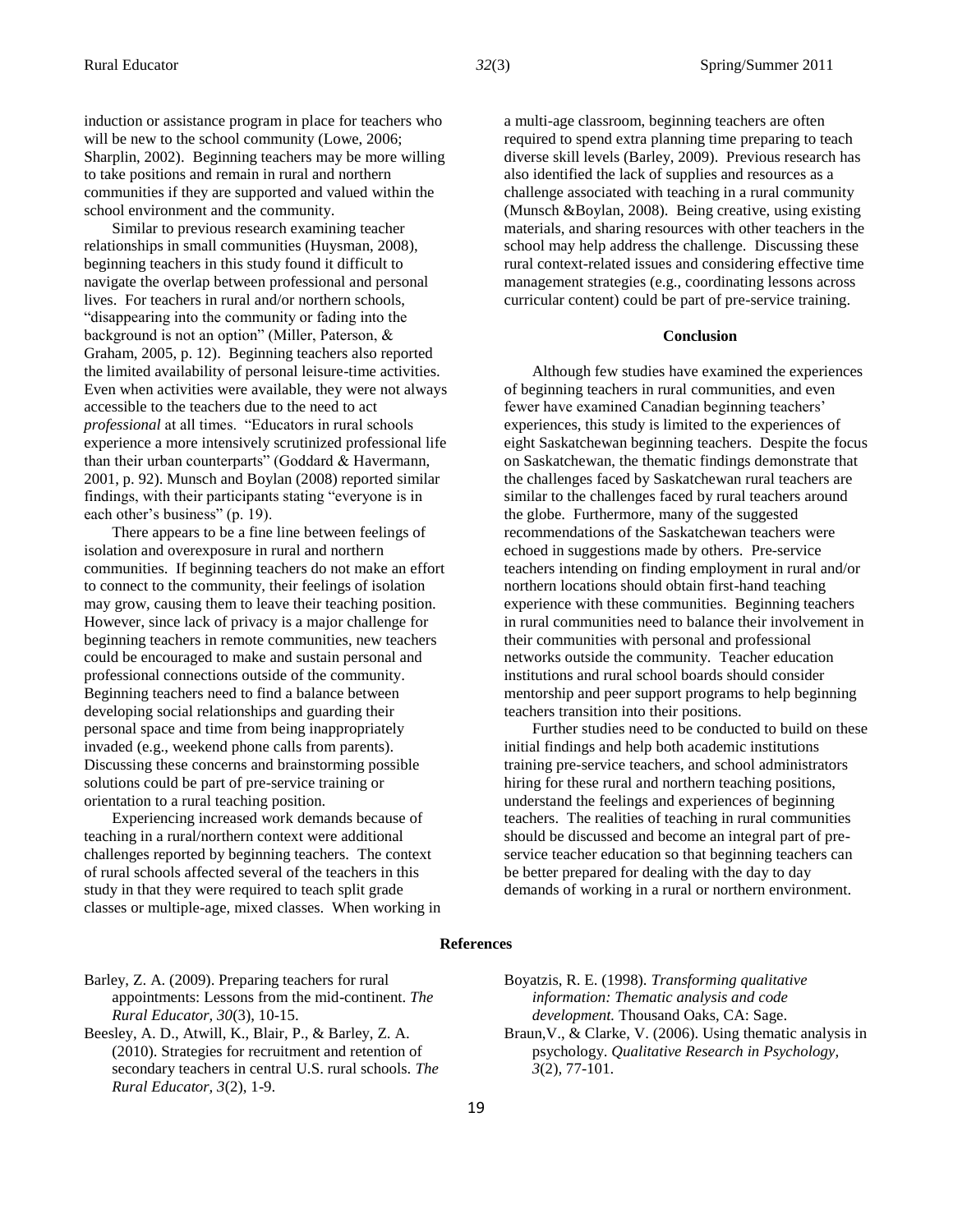- Goddard, T. J. & Habermann, S. R. (2001). Accessing the knowledge base of retired teachers: Experiences in establishing a formal mentoring program in a rural school division. *Journal of Research in Rural Education, 17*(2), 92-101.
- Government of Saskatchewan. (2011). *About Saskatchewan.* Retrieved June 23, 2011, from http://www.gov.sk.ca/Default.aspx?DN=f80c0ebbf1c6-497e-8bc0-30c215a5441f
- Hudson, P. & Hudson, S. (2008). Changing pre-service teacher's attitudes for teaching in rural schools. *Australian Journal of Teacher Education, 33*(4), 67- 77.
- Huysman, J. T. (2008). Edward W. Chance dissertation for doctoral research in rural education- Rural teacher satisfaction: An analysis of beliefs and attitudes of rural teachers' job satisfaction. *The Rural Educator, 29*(2), 31-38.
- Khamis, M. (2000). The beginning teacher. In S. Dingam & C. Scott (Eds.), *Teaching in context,* (pp. 1-17). Camberwell, Australia: Australian Council of Educational Research.
- Lock, G. (2008). Preparing teachers for rural appointments: Lessons from Australia. *The Rural Educator, 29*(2), 24-30.
- Lowe, J. M. (2006). Rural education: Attracting and retaining teachers in small schools. *The Rural Educator, 27*(2), 28-32.
- McCormack, A. & Thomas, K. (2003). Is surviving enough? Induction experiences of beginning teachers within a New South Wales context. *Asia-Pacific Journal of Teacher Education, 31*(2), 124-138.
- McCoy, L. P. (2006). Southern rural public schools: A study of teacher perspectives. *The Qualitative Report, 11*(4), *749-763.*
- McPherson, S. (2000). *From practicum to practice: Two beginning teachers' perceptions of the quality of their pre-service preparation*. Unpublished master's thesis. Queen's University, Kingston, Ontario, Canada.
- Miles, R. L., Marshall, C, Rolfe, J., & Noonan, S. (2004). *The attraction and retention of professionals to regional Areas*. Queensland, Australia: Queensland Department of State Development: Queensland Department of Premier and Cabinet.
- Miller, J., Paterson, D., & Graham, L. (2005, November-December). *Bush tracks: Exploring teacher learning*

*in rural leadership*. Paper presented at the Australian Association for Research in Education, Parramatta, Australia.

- Monk, D. H. (2007). Recruiting and retaining high-quality teachers in rural areas. *The Future of Children, 17*(1), 155-174.
- Munsch, T. R. & Boylan, C. R. (2008). Can a week make a difference? Changing perceptions about teaching and living in rural Alaska. *The Rural Educator, 29*(2), 14-23.
- Ralph, E. G. (2002). Teaching in rural schools: A synthesis of interns and cooperating teachers' views. *The Rural Educator, 24*(2), 13-22.
- Ralph, E. G. (2003). Promoting teaching in rural schools. *Journal of Teaching & Learning, 2*(2), 23-39.
- Rogers, D. L., & Babinski, L. M. (2002). *From isolation to conversation: Supporting new teachers' development*. Albany, NY: State University of New York Press.
- Saskatchewan Education. (2009, April). *2006-2007 Saskatchewan school division statistical information report.* Retrieved March 30, 2011, from http://www.education.gov.sk.ca/adx/aspx/adxGetMed ia.aspx?DocID=3055,134,107,81,1,Documents&Med iaID=6793&Filename=2006-07+Stats+Package.pdf
- Saskatchewan Ministry of Education. (2009). *Provincial school statistics 2009-2010.* Retrieved March 30, 2011, from http://www.education.gov.sk.ca/adx/aspx/adxGetMed
	- ia.aspx?DocID=229,134,107,81,1,Documents&Medi aID=11302&Filename=2009+Provincial+School+Sta tistics+Sept+30+09.pdf
- Schwartzbeck, T. D., Redfield, D., Morris, H., & Hammer, P. C. (2003). *How are rural school districts meeting the teacher quality requirement of No Child Left Behind?* Charleston, WV: Appalachia Educational Laboratory.
- Sharplin, E. (2002). Rural retreat or outback hell: Expectations of rural and remote teaching. *Issues in Educational Research, 12,* 49-63.
- Sharplin, E. (2010). A taste of country: A pre-service teacher rural field trip. *Education in Rural Australia, 20*(1), 17-27.
- Storey, V. J. (2000). The first five years: A follow-up study of a rural teacher cohort. *Journal of Research in Rural Education, 16*(1), 40-50.

#### **About the Authors**

Dr. Laurie-ann Hellsten is the Associate Dean, Graduate Studies and Research in the College of Education at the University of Saskatchewan. She is an applied psychometrician researching in the areas of teacher education and health.